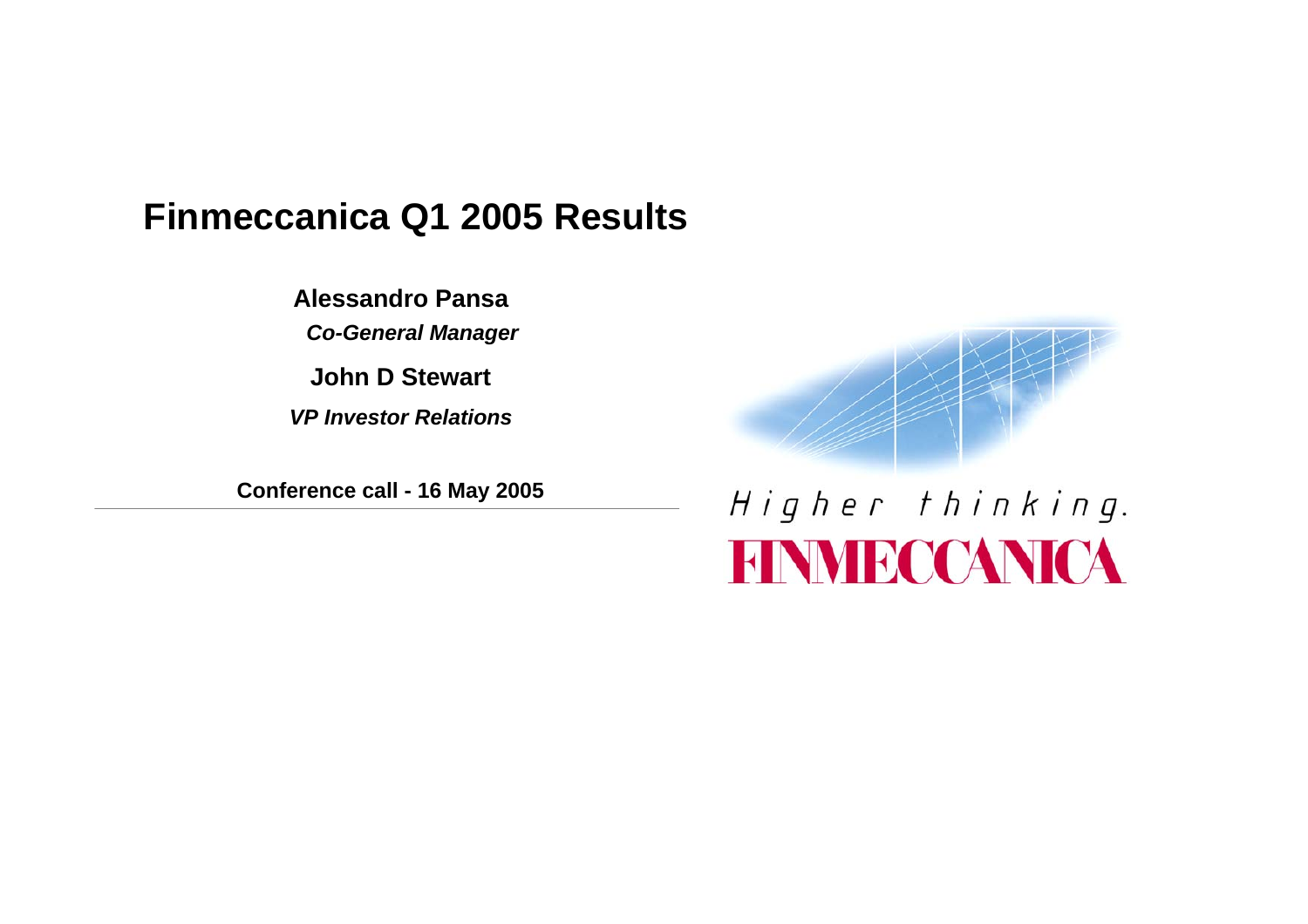

- $\triangleright$  Group overview
- ¾ Financial Highlights
- $\triangleright$  Operating performance by business division
- ¾ 2005/2006 Guidance
- **≻** Safe Harbour Statement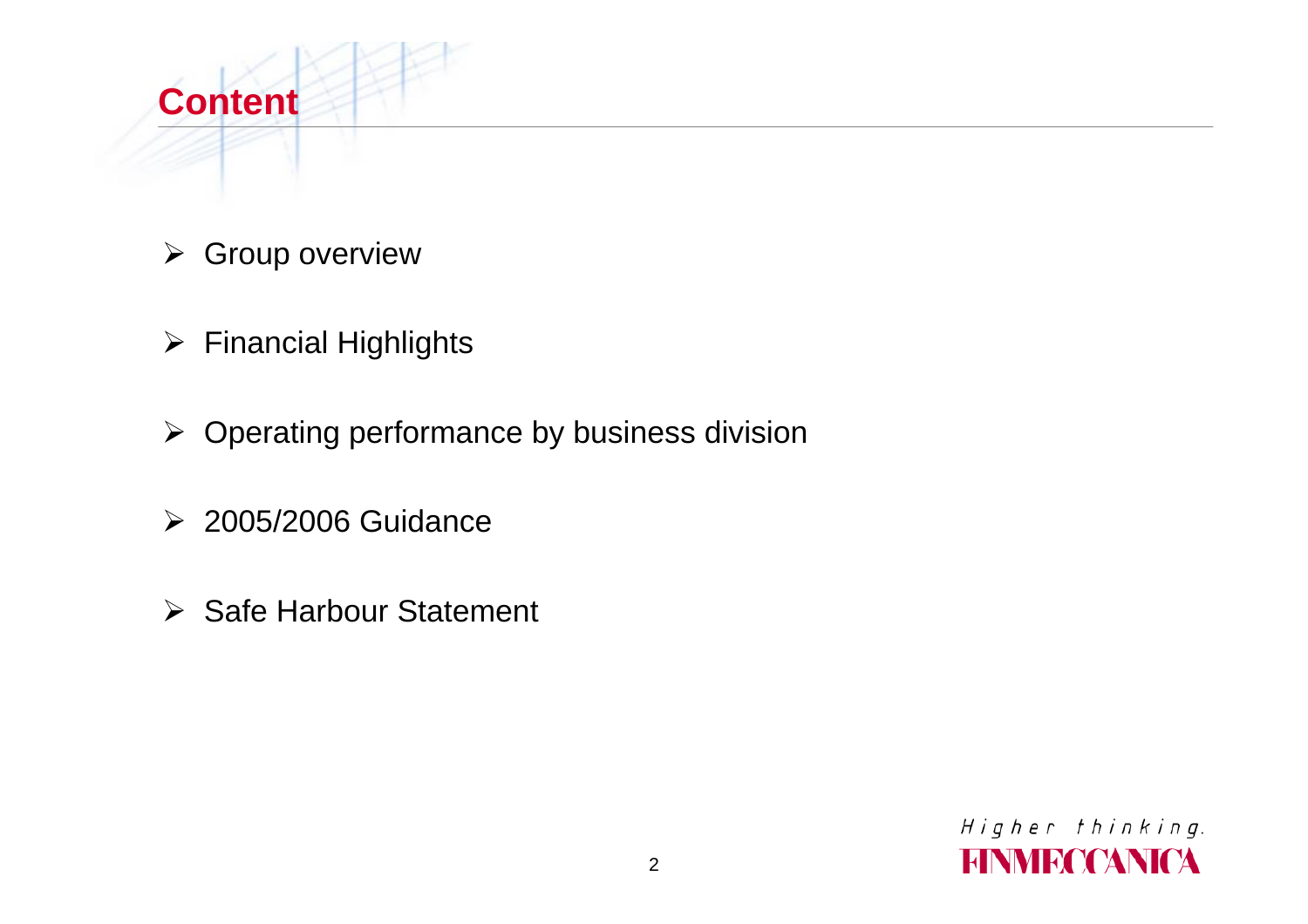## **Group overview**

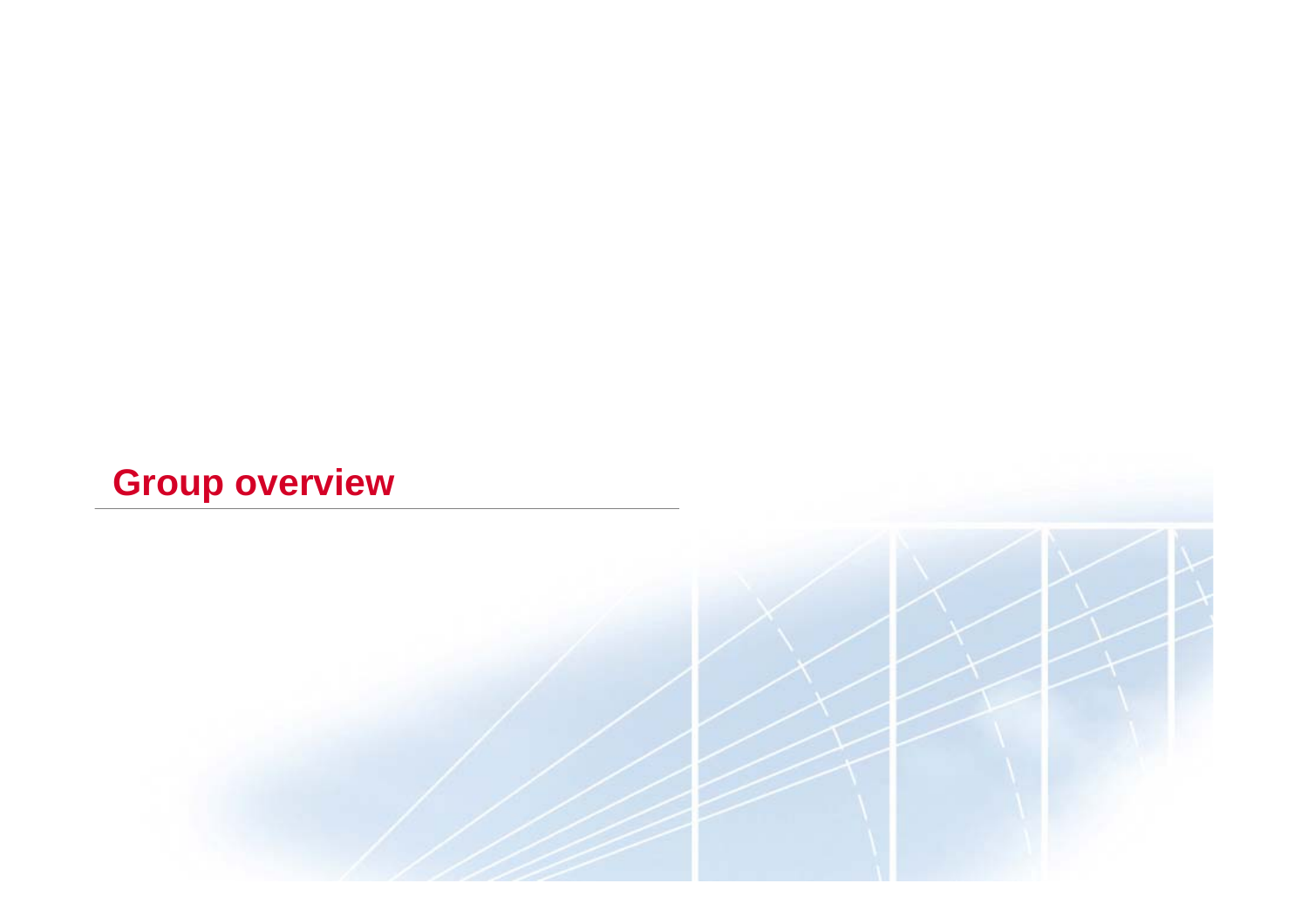### **Group Overview**

¾ **FY2005 targets confirmed.**

#### $\blacktriangleright$ **Helicopters:**

- integration already started, Eur 50m Ebit improvement by end 2006 confirmed, first major rationalisation to be completed by June.
- strong build up in UK and US orders.

### ¾ **Defence Electronics:**

- acquired BAE activities and ready to play leading role on Eurofighter avionics in UK and Europe; updated four year business plan confirms revenue and margin targets for 2008.
- government approval obtained for development work on new naval programme (FREMM).

#### ¾ **Aeronautics:**

- outstanding commercial success for B787 (14% of airframe) boosts outlook for civil.
- Eurofighter and C27J support profitability in Q1.
- ¾ **EBITA Aerospace & Defence improves in Q1 by 37% y-o-y.**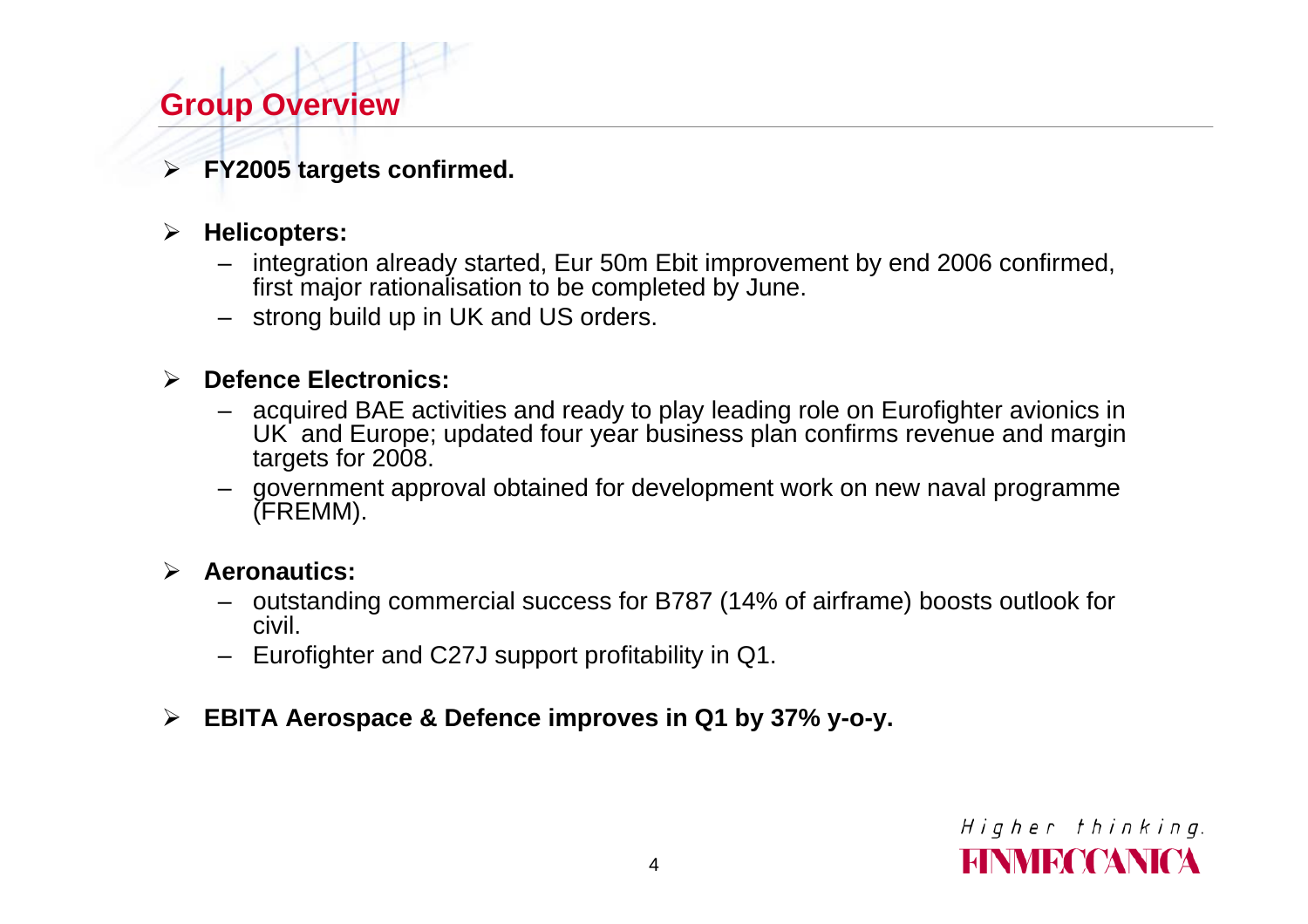### **Pursuing our strategic objectives**

- $\blacktriangleright$  **Defence Electronics**: on 29 April, Finmeccanica acquired BAE defence electronics activities for Eur 515m.
	- Europe's second largest avionics company formed: Selex Sensors and Airborne Systems grouping Galileo Avionica with BAE Systems Avionics Ltd.
	- Transfer to Finmeccanica of BAE Systems' military and secure communications business.
	- Return of Italian assets of AMS NV (radar, command & control) under full control of Finmeccanica.
- ¾ **Space:** on 29 April, European Commission approved creation of two new Space satellite manufacturing and services companies by Finmeccanica and Alcatel. In satellite manufacturing Alcatel Alenia Space will be majority owned by Alcatel (67%) whereas in space services Telespazio will be majority owned by Finmeccanica (67%).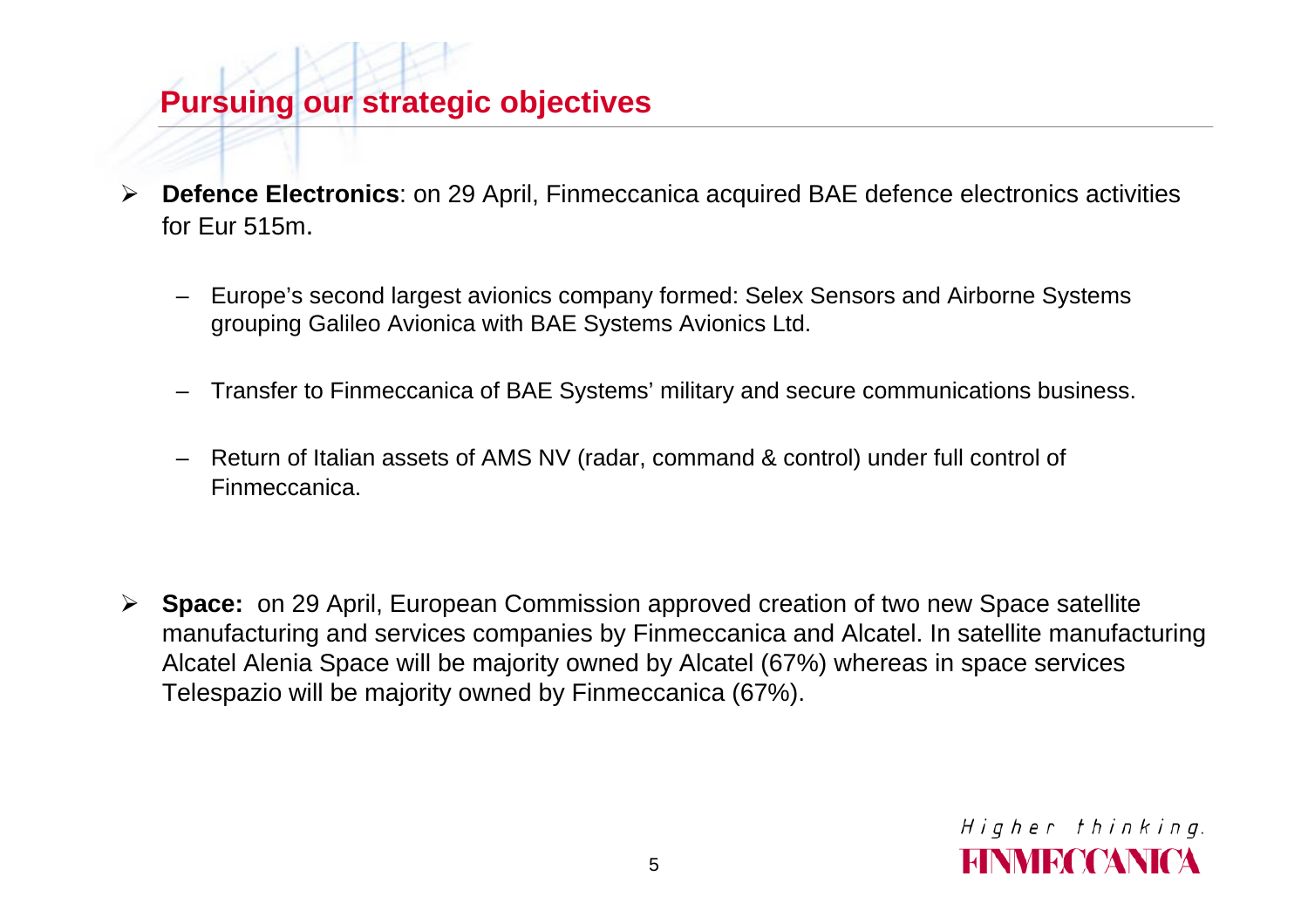## **Financial Highlights**

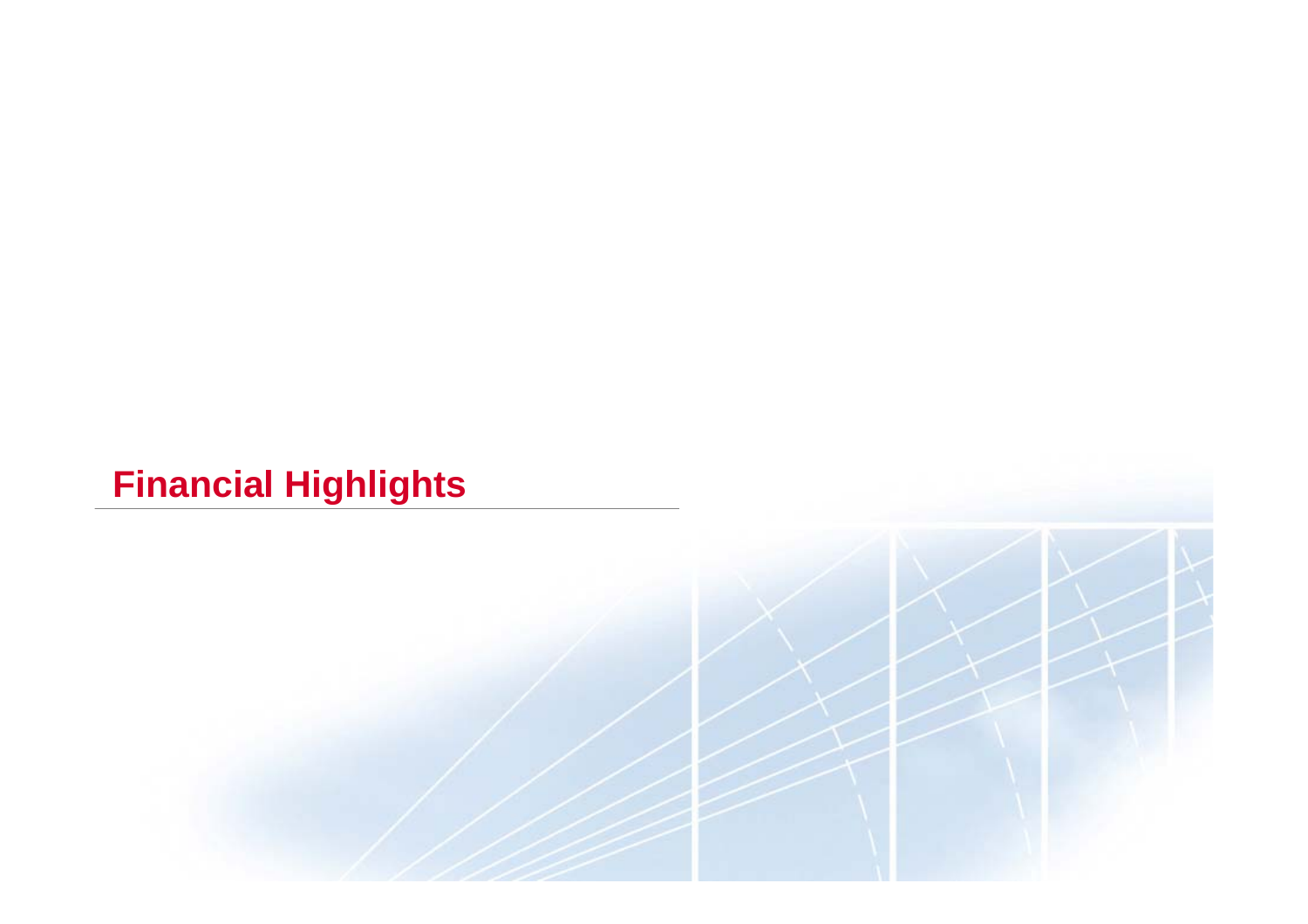## **Q1 2005 Financial Highlights**

| (Eur mln)                            | <b>1Q 05</b>     | <b>1Q 04</b>     | <b>%change</b> |  |
|--------------------------------------|------------------|------------------|----------------|--|
| <b>Revenues</b><br>of which A&D      | 2,159<br>1,694   | 2,000<br>1,482   | $+8$<br>$+14$  |  |
| <b>EBITA</b><br>In % of revenues     | 62<br>2.9        | 36<br>1.8        | $+72$          |  |
| of which A&D<br>In % of revenues     | 77<br>4.5        | 44<br>3.0        | $+75$          |  |
| <b>Net income</b>                    | (16)             | (35)             | n.s.           |  |
| <b>New orders</b><br>of which A&D    | 2,771<br>2,080   | 1,252<br>856     | n.s.           |  |
|                                      | March 05         | December 04      |                |  |
| <b>Working Capital</b>               | 571              | (58)             | n.s.           |  |
| <b>Net financial debt</b>            | 901              | 371              | n.s.           |  |
| <b>Debt/Equity</b>                   | 24%              | 10%              |                |  |
| <b>Order Backlog</b><br>of which A&D | 26,922<br>20,387 | 21,792<br>16,228 | $+24$<br>$+26$ |  |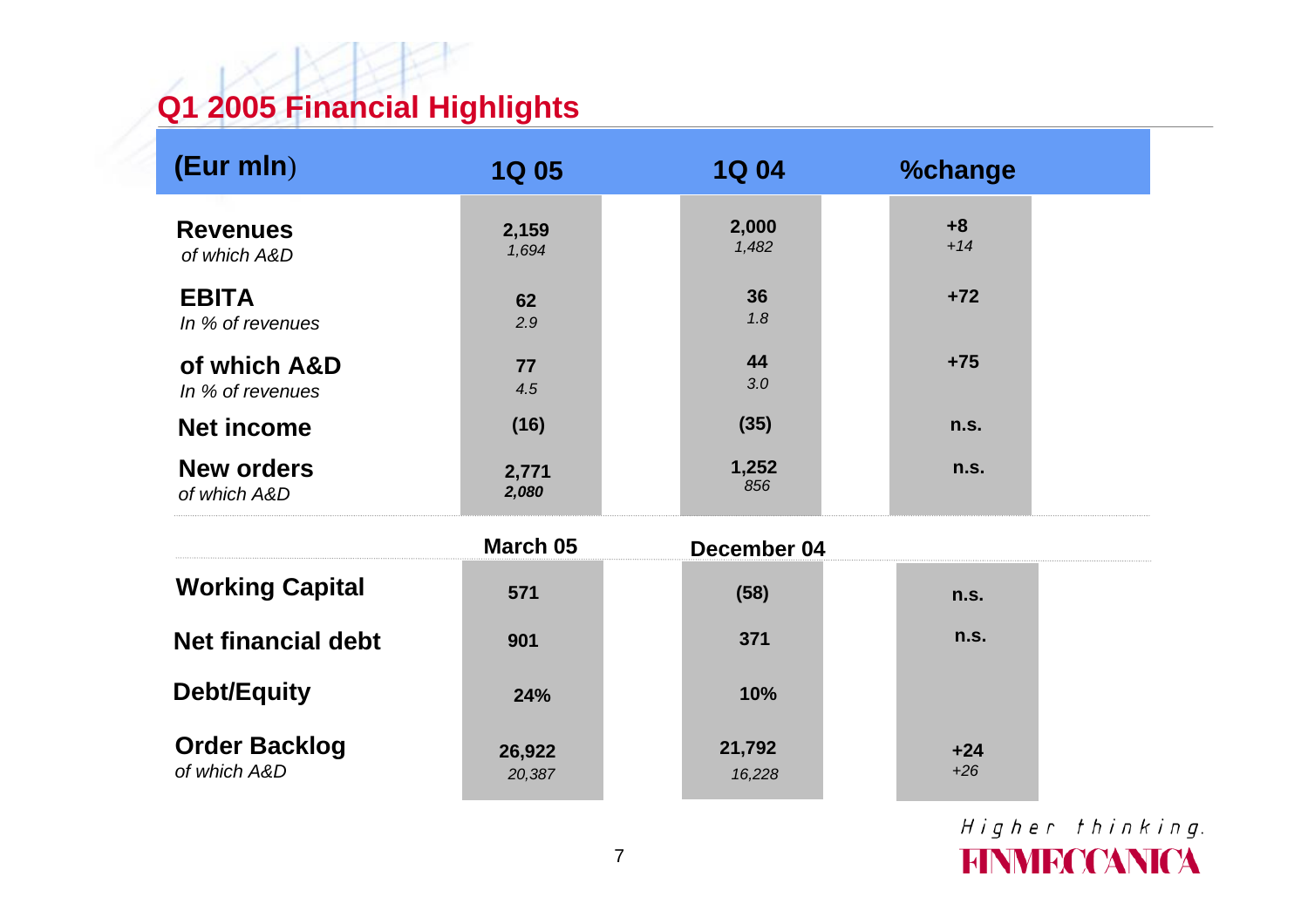### **Financial Highlights: Commentary**

- $\blacktriangleright$ Helicopters, Aeronautics and Space drive improvement in operating profit.
- $\blacktriangleright$ Order intake more than doubles (75% A&D) with significant opportunities ahead.
- $\blacktriangleright$ Tax rate lower thanks to fiscal consolidation (saving of Eur 15m).
- $\blacktriangleright$ Financial charges low thanks to STM hedging benefits.
- ¾ Seasonal increase in debt and working capital. Inventory build up for key Aeronautic & Defence programmes.
- ¾ Lengthened average debt maturity from 5 to > 10 years (20 year bond issued in March).
- ¾ Commitment to conservative debt management continues well within guidelines:
	- –D/E 24% < 35-40%
	- –Net bank debt/EBITDA <2.0.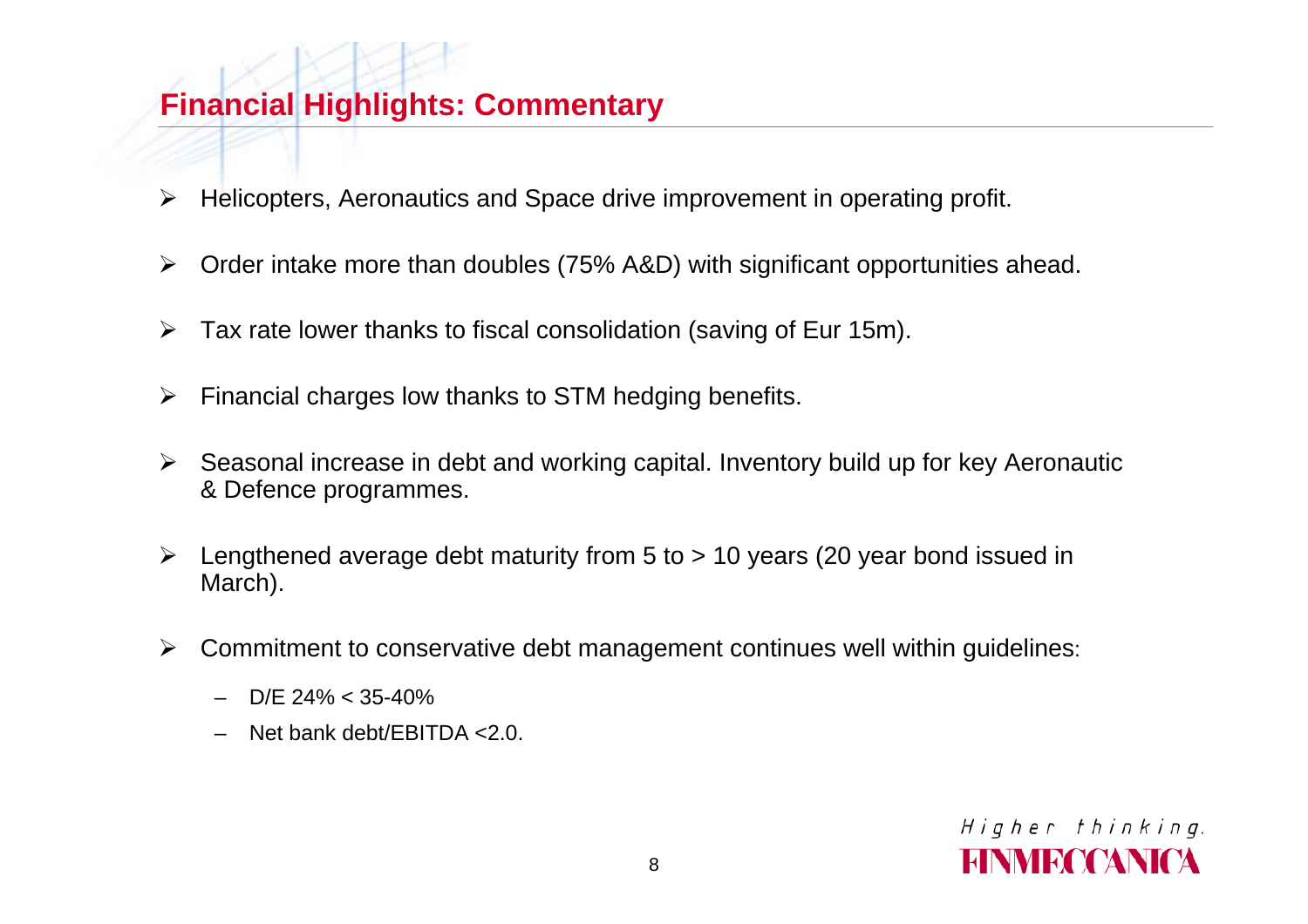### **Operating performance by business division**

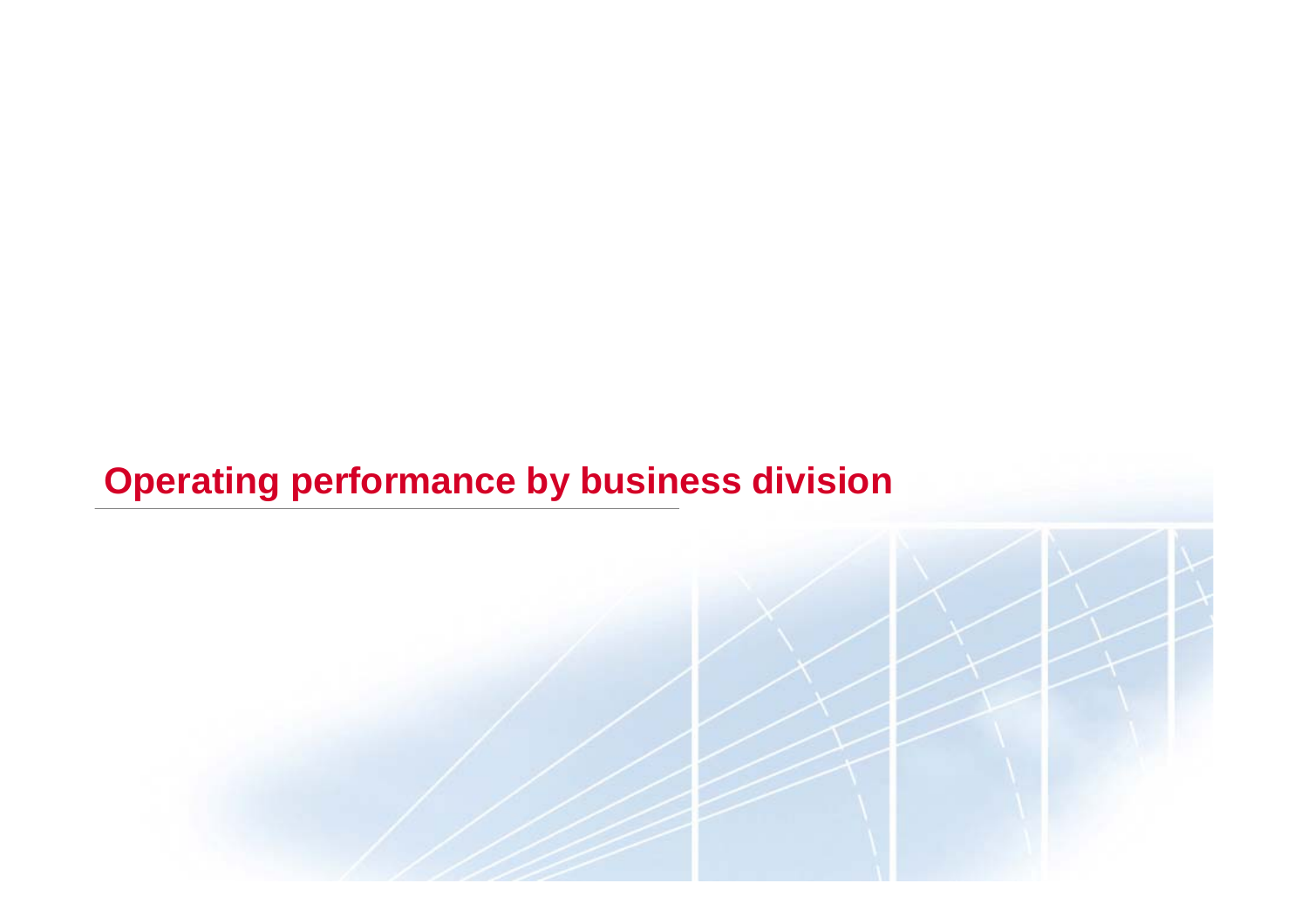### **Aeronautics**



**RevenuesEbitaOrdersBacklog (Euro mln)** Q1 2005 Q1 2004 369(3) 1663,912 35581235,148

**Lower volumes reflect lower Eurofighter equipment deliveries. Increased core Eurofighter and C27J activity drive profit improvement.**

- ¾ MoU signed with Greek MoD for industrial partnership on M346 military trainer programme.
- ¾ Positive outlook for C27J:
	- 8 a/c selected by Bulgarian Air Force. Ready to compete for US DoD requirements of up to 160 a/c (RFP expected for first 33 a/c by end 05).
- ¾ Growing demand for ATRs: 30 ordered by Air Deccan (India). 10 selected for maritime patrol requirement in Turkey.
- $\blacktriangleright$  Outstanding commercial launch success for B787 with Boeing receiving more than 240 orders; first large aerostructures order expected in next few months.
- ¾First B767 arrives in Naples for tanker transformation (8 in backlog).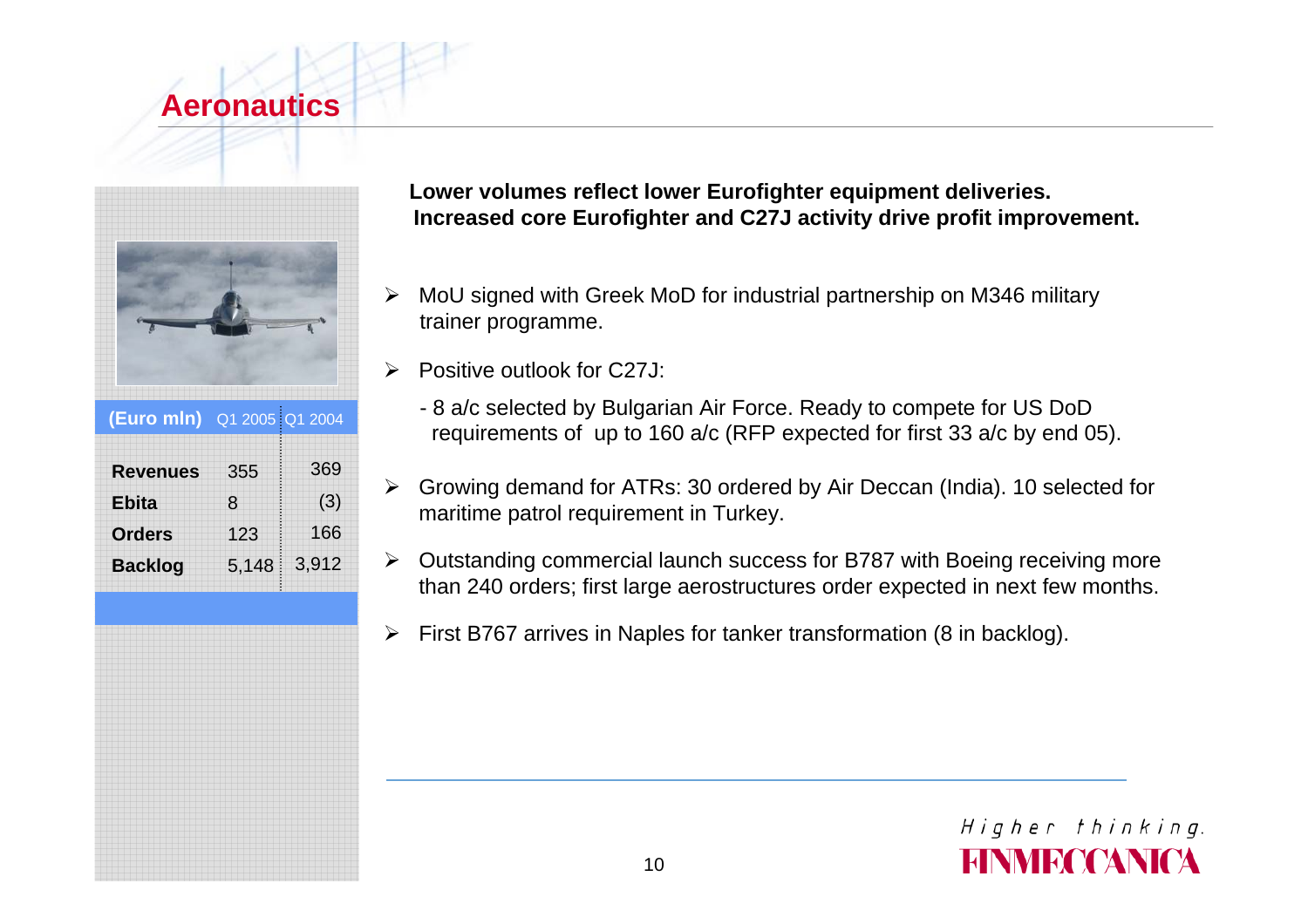### **Helicopters**



**(Euro mln)** Q1 2005 Q1 2004

| 266<br>13 |
|-----------|
| 97        |
| 3,007     |
|           |

**Revenues increase thanks to 100% consolidation AgustaWestland. Product support activity drives improvement in profitability. Systems capability enhanced by acquisition of BAE avionics.**

#### ¾ **US:**

- 101 selected for Presidential helicopter replacement contract (\$1.8bn for 8 a/c).
- Strongly positioned to compete for forthcoming PRV contest (up to 200 a/c for >\$10bn).
- 20 AB139s ordered by Seacor for transportation in Gulf of Mexico offshore oil market

### ¾ **UK:**

- Awarded 5 yr contract (Eur 440m) for support of Sea King Fleet.
- 3 A109s selected by 32° Royal Squadron (April).
- Long-term partnership and preferred supplier status awarded to AW by UK MoD.
- Future Lynx selected as preferred choice for BLUH/SCMR requirement (Eur 1.5 bn).

#### ¾ **Other export markets**:

- 8 AB139s ordered by Arab Emirate Air Force.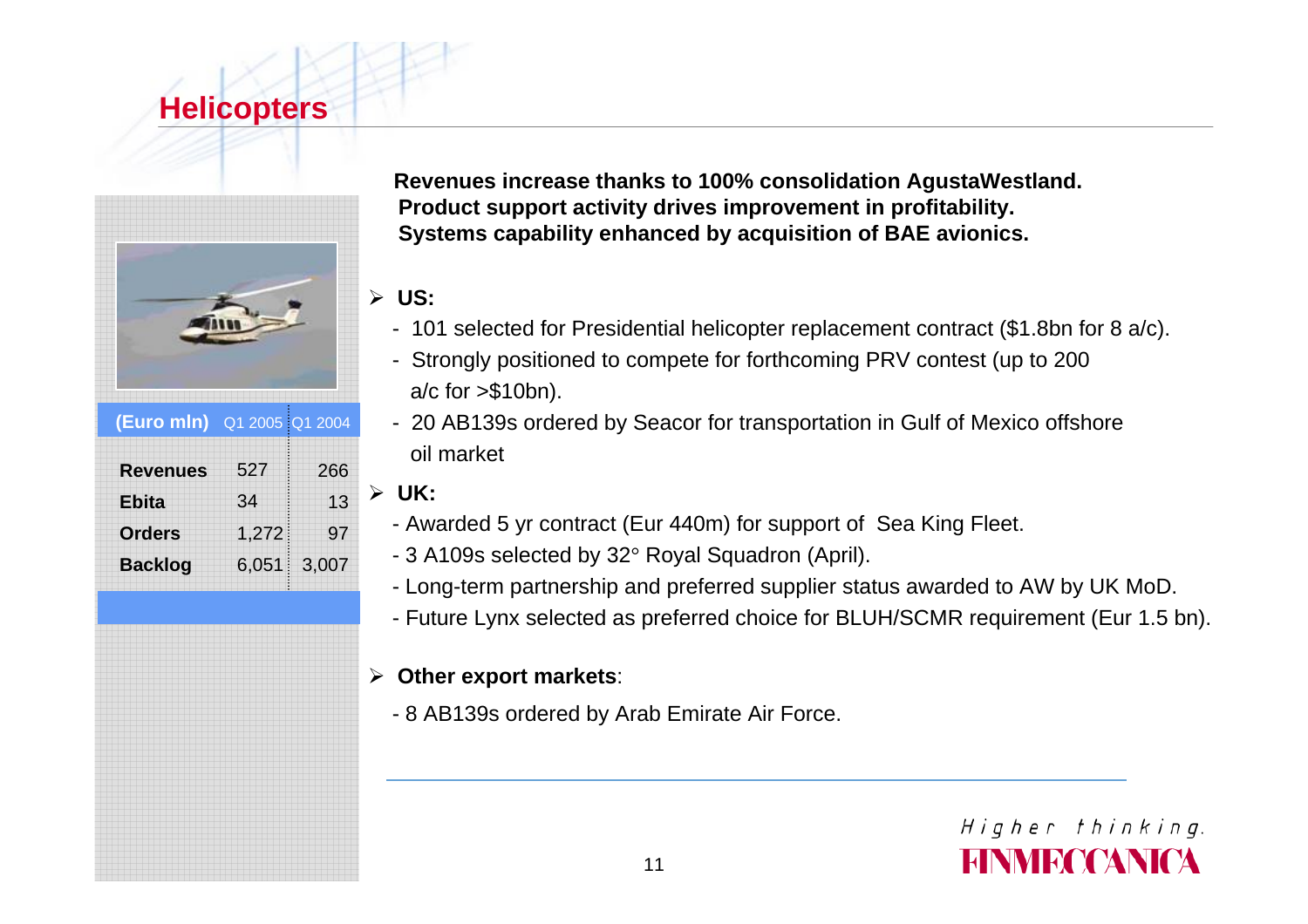### **Space**



**(Euro mln)** Q1 2005 Q1 2004

| 174   | 166   |
|-------|-------|
| 10    | 4     |
| 116   | 88    |
| 1,504 | 1,134 |
|       |       |

**Revenues increase thanks to higher activity on CosmoSkymed and International Space Station programmes. Profitability improves thanks to benefits from previous restructuring and rationalisation measures.**

- ¾ Italian MoD increasing its interest in military applications: manufacturing started on SICRAL1B TLC satellite.
- ¾ Telespazio competing in Euroly consortium for Galileo concession (decision expected by end 05).
- ¾ EU and ESA identify strategic role for Space. Priorities are satellite navigation (Galileo), earth monitoring (GMES & Cosmo) and broad band comms.

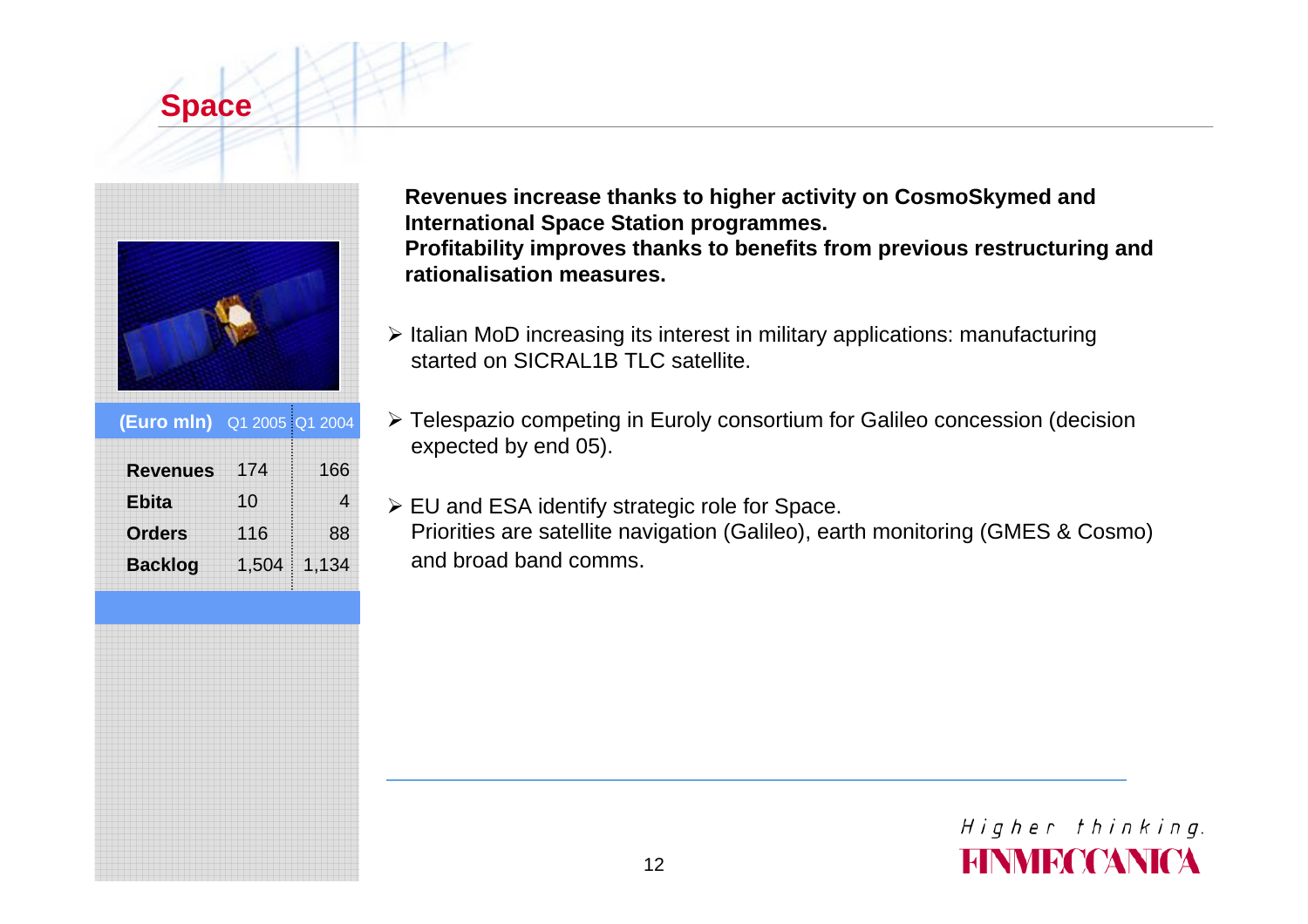### **Defence electronics**



| <b>(Euro mln)</b> Q1 2005 Q1 2004 |       |       |  |
|-----------------------------------|-------|-------|--|
| <b>Revenues</b>                   | 440   | 422   |  |
| <b>Ebita</b>                      | 20    | 21    |  |
| <b>Orders</b>                     | 432   | 309   |  |
| <b>Backlog</b>                    | 3,534 | 3,553 |  |
|                                   |       |       |  |

**IT (**Elsag**)**



| <b>(Euro mln)</b> Q1 2005 Q1 2004 |     |                |
|-----------------------------------|-----|----------------|
| <b>Revenues</b>                   | 82  | 85             |
| <b>Ebita</b>                      | (1) | $\overline{2}$ |
| <b>Orders</b>                     | 217 | 173            |
| <b>Backlog</b>                    | 593 | 335            |
|                                   |     |                |

**Slow start to year as expected with activity expected to ramp up during rest of the year.**

- ¾ **Good order intake**:
	- Avionics: Eurofighter 2 tranche (Eur 145m); further large orders expected by end year for both Italian and UK business divisions.
	- Italian govt approves funding for FREMM development.
	- Military comms: integrated control panels and lighting systems for A400M (Eur 50m). First tranche TETRA expected by end 05.

#### ¾ **UK:**

- Military comms competing for Falcon programme in UK (entire programme worth £1bn).
- Personal Role Radio wins Queen's Award.

#### $\blacktriangleright$ **Business perimeter to expand significantly by end 05**.

- Activities acquired from BAE Systems consolidated from 1 May 2005.
- IT (Elsag), already 100% owned by Finmeccanica, now becoming a core security business, to be consolidated under "Defence Electronics". Reorganisation of business underway.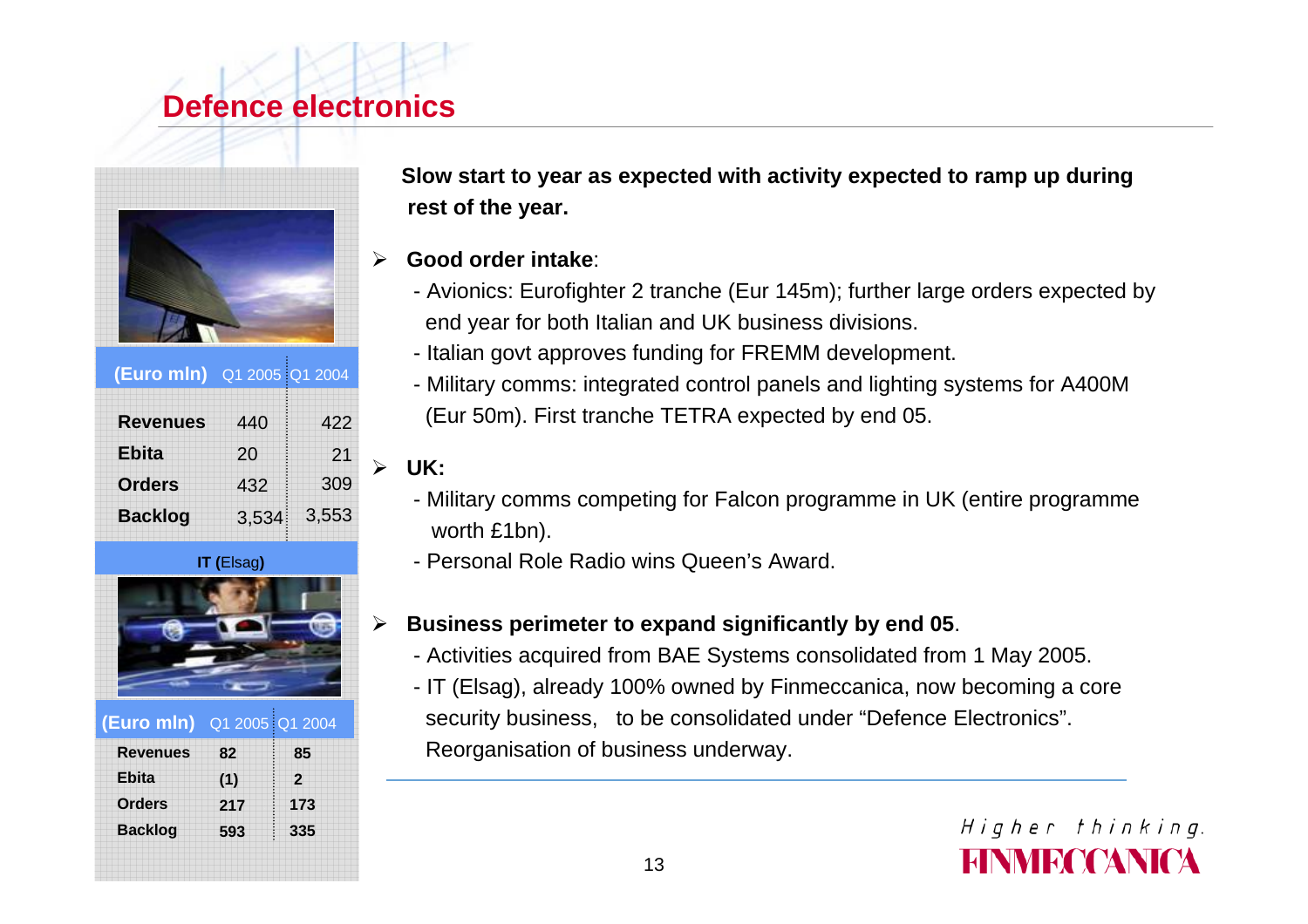### **Defence Systems**



**Fall in revenues reflects reduced missile activity. Reduced profitability due to less profitable mix in underwater with more focus on heavy torpedo development and one-off items in Q104 for armaments. MBDA benefits from ongoing rationalisation.**

- **RevenuesEbitaOrdersBacklog** 25991964,622 19851374,150 **(Euro mln)** Q1 2005 Q1 2004
- $\blacktriangleright$ Missiles: export markets remain difficult.
- $\blacktriangleright$  Land & naval armaments: land vehicle upgrades and electronics integration expecte to increase in m-term.
- $\blacktriangleright$  Underwater: new European naval programmes should drive demand for underwater systems.

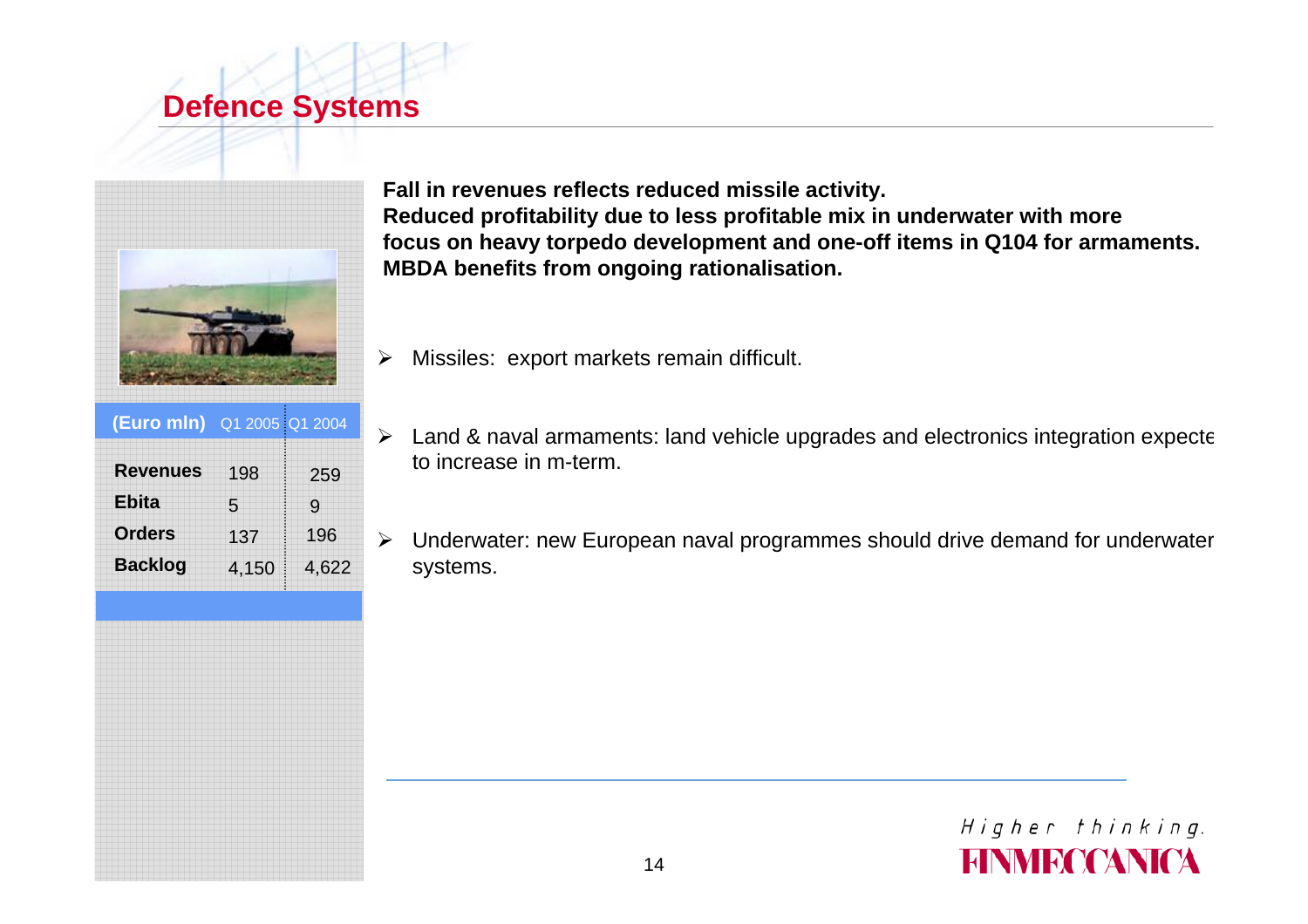### **Non-core activities**



|                            | <b>Energy</b> |       |
|----------------------------|---------------|-------|
| <b>Backlog</b>             | 3,732         | 3,430 |
| <b>Orders</b>              | 293           | 238   |
| <b>Ebita</b>               | 8             | 9     |
| <b>Revenues</b>            | 301           | 305   |
| (Euro mln) Q1 2005 Q1 2004 |               |       |



|                | (Euro mln) Q1 2005 Q1 2004 |                |
|----------------|----------------------------|----------------|
| Revenues 132   |                            | 152            |
| <b>Ebita</b>   | 5                          | $\overline{2}$ |
| <b>Orders</b>  | 228                        | 52             |
| <b>Backlog</b> | 2,172                      | 1,706          |

#### ¾ **Transportation**

- Vehicles: profitability lower due to different contact mix and some technical delays. European demand broadly strong.
- Signalling: profitability in line, good order intake (traffic mgt systems and high speed Madrid). Highest investments in Europe coming from Italian Railways.
- Systems: improved profitability thanks also to write-back of provisions. Small delays for some important European infrastructure programmes.

### ¾ **Energy**

- Lower revenues due to reduced activity on Iranian contracts.
- Service activity increasing.

Profitability rises thanks to better activity mix, higher service contribution and ongoing improvement in efficiency and productivity.

- Demand weak in Europe and Mediterranean area but Middle East strengthening.
- Italian market improving.

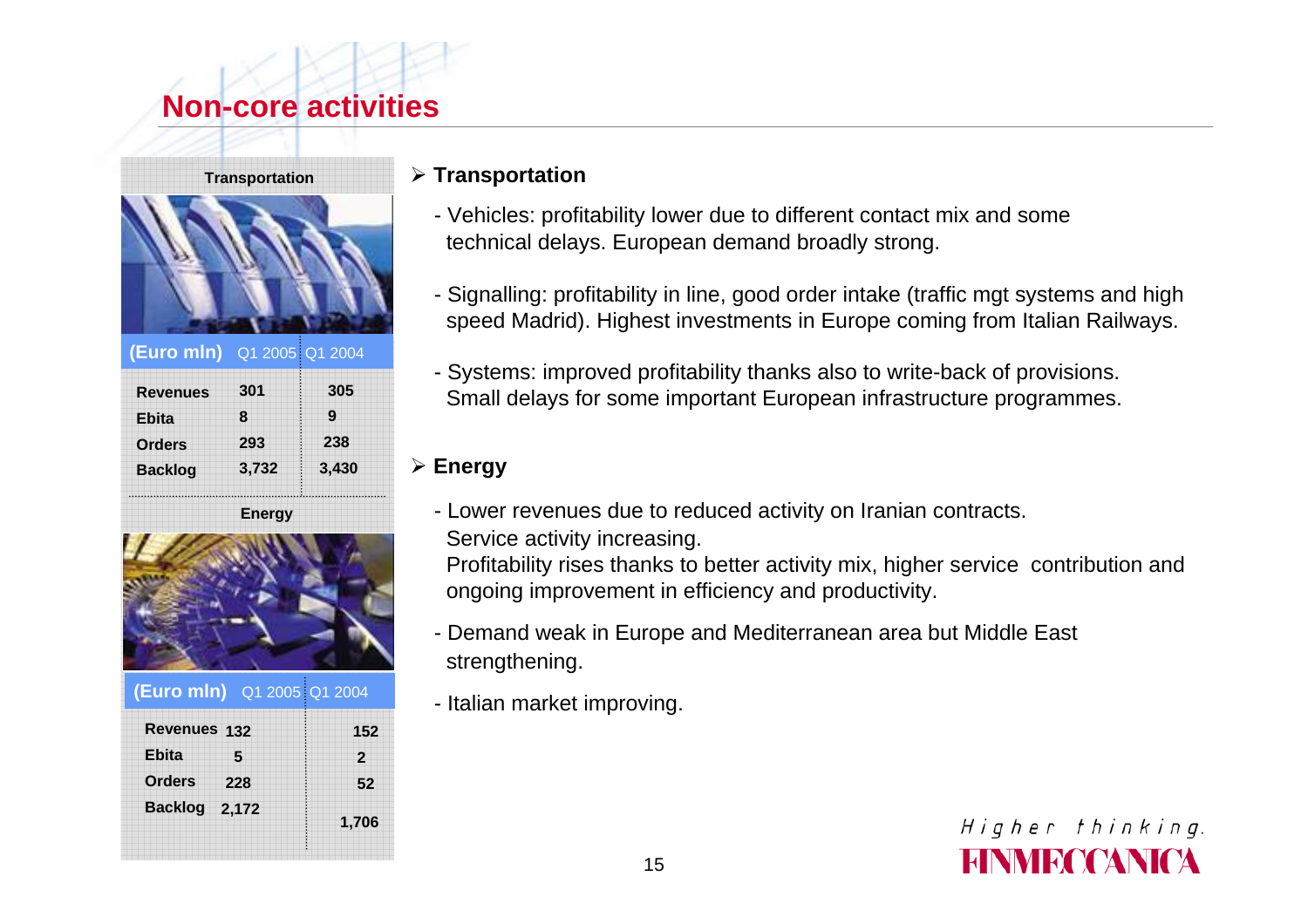### **2005/2006 Guidance**

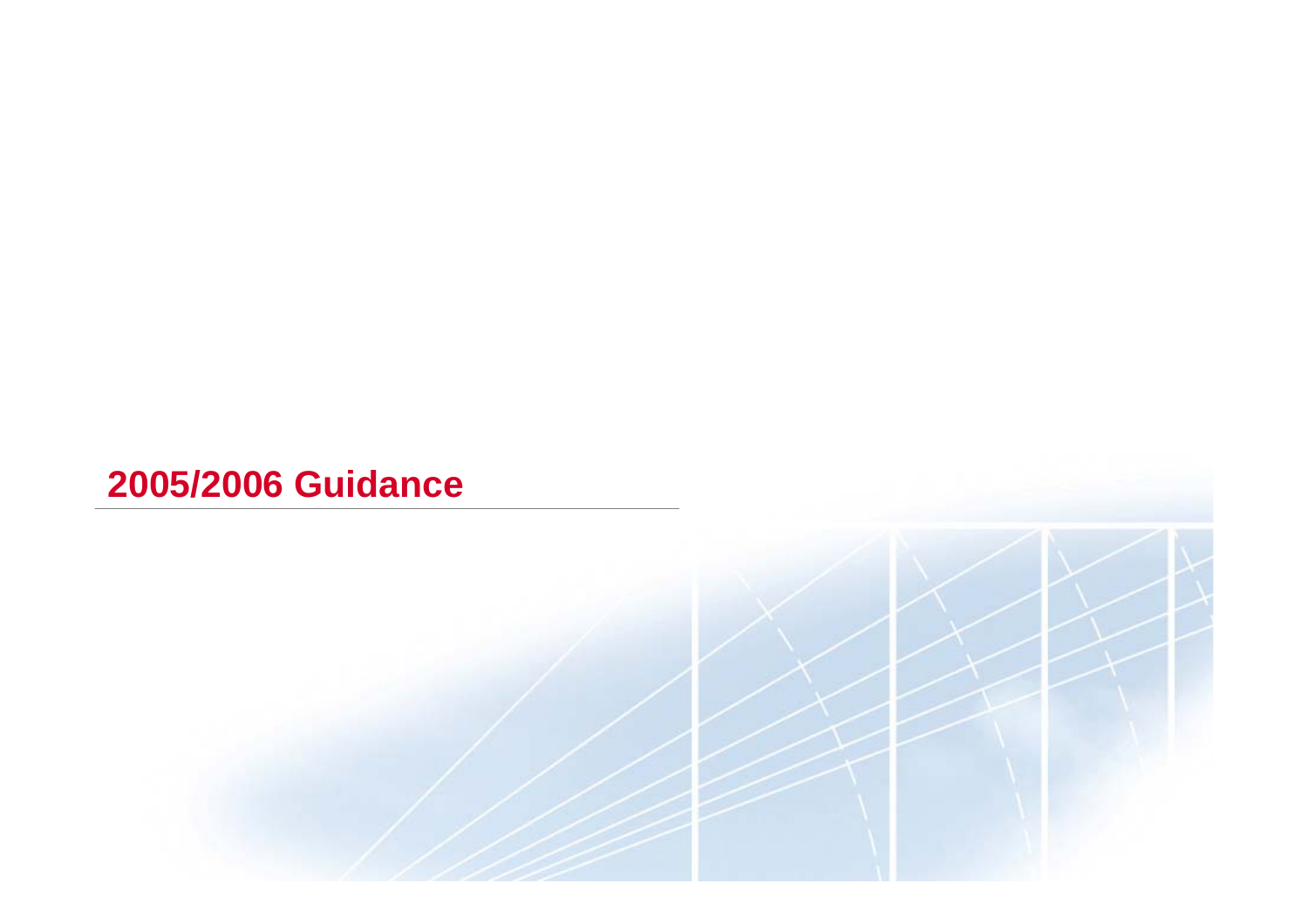

Cumulative Free Operating Cash Flow of > Eur 600 mln in next 3 years (2005-07).

Dividend policy: increase together with profits.

Optimal capital structure: Net debt/Equity < 35-40%.

Net bank debt/EBITDA <2.0**.**

<sup>\*</sup> Including consolidation of AW 100% for 12 months 2005 and consolidation of Defence Electronics activities acquired from BAE Systems from 1 May 2005. Under assumption that Space activities forming part of the joint venture with France's **Alcatel will be consolidated from 1 July 2005.**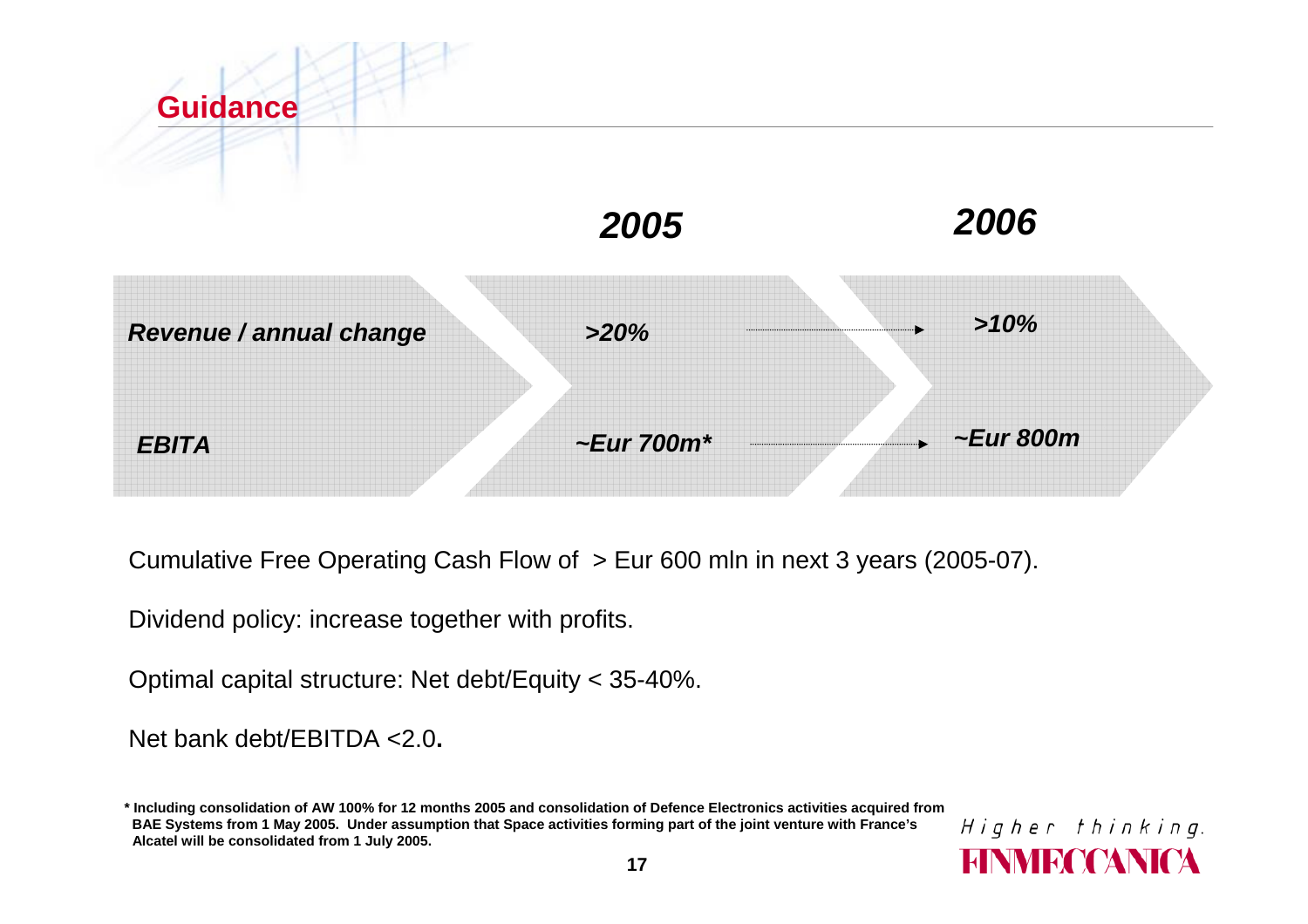### **Safe Harbour Statement**

- NOTE: Some of the statements included in this document are not historical facts but rather statements of future expectations, also related to future economic and financial performance, to be considered forward-looking statements. These forward-looking statements are based on Company's views and assumptions as of the date of the statements and involve known and unknown risks and uncertainties that could cause actual results, performance or events to differ materially from those expressed or implied in such statements. Given these uncertainties, you should not rely on forward-looking statements.
- The following factors could affect our forward-looking statements: the ability to obtain or the timing of obtaining future government awards; the availability of government funding and customer requirements both domestically and internationally; changes in government or customer priorities due to program reviews or revisions to strategic objectives (including changes in priorities to respond to terrorist threats or to improve homeland security); difficulties in developing and producing operationally advanced technology systems; the competitive environment; economic business and political conditions domestically and internationally; program performance and the timing of contract payments; the timing and customer acceptance of product deliveries and launches; our ability to achieve or realize savings for our customers or ourselves through our global cost-cutting program and other financial management programs; and the outcome of contingencies (including completion of any acquisitions and divestitures, litigation and environmental remediation efforts).
- These are only some of the numerous factors that may affect the forward-looking statements contained in this document.